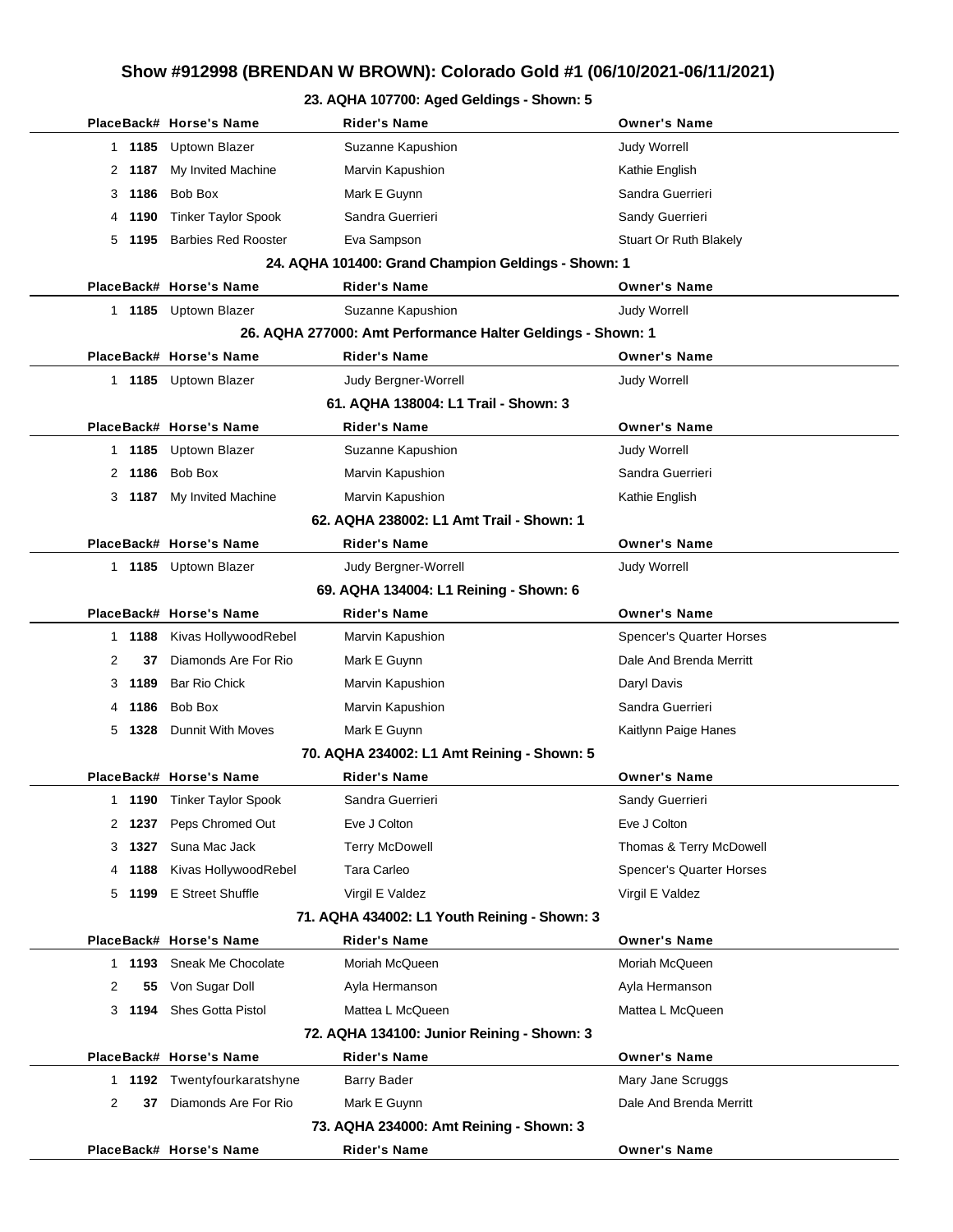## **Show #912998 (BRENDAN W BROWN): Colorado Gold #1 (06/10/2021-06/11/2021)**

|                                                              |                                                | 1 1191 Magnanimous         | Mary Jane Scruggs                                        | Mary Jane Scruggs        |  |  |
|--------------------------------------------------------------|------------------------------------------------|----------------------------|----------------------------------------------------------|--------------------------|--|--|
|                                                              | 74. AQHA 234800: Amt Select Reining - Shown: 5 |                            |                                                          |                          |  |  |
|                                                              |                                                | PlaceBack# Horse's Name    | <b>Rider's Name</b>                                      | <b>Owner's Name</b>      |  |  |
|                                                              |                                                | 1 1196 Gangster            | Ruth P Dismuke-Blakley                                   | Stuart Or Ruth Blakley   |  |  |
|                                                              |                                                | 2 1190 Tinker Taylor Spook | Sandra Guerrieri                                         | Sandy Guerrieri          |  |  |
|                                                              | 3<br>96                                        | Buy My Lady A Drink        | Shelley A Diede                                          | Shelley A Diede          |  |  |
|                                                              |                                                | 4 1327 Suna Mac Jack       | <b>Terry McDowell</b>                                    | Thomas & Terry McDowell  |  |  |
|                                                              |                                                |                            | 75. AQHA 434000: Youth Reining - Shown: 5                |                          |  |  |
|                                                              |                                                | PlaceBack# Horse's Name    | <b>Rider's Name</b>                                      | <b>Owner's Name</b>      |  |  |
|                                                              |                                                | 1 1193 Sneak Me Chocolate  | Moriah McQueen                                           | Moriah McQueen           |  |  |
|                                                              | 2<br>55                                        | Von Sugar Doll             | Ayla Hermanson                                           | Ayla Hermanson           |  |  |
|                                                              | 1194<br>3                                      | <b>Shes Gotta Pistol</b>   | Mattea L McQueen                                         | Mattea L McQueen         |  |  |
|                                                              | 1328<br>4                                      | Dunnit With Moves          | Kaitlynn Paige Hanes                                     | Kaitlynn Paige Hanes     |  |  |
|                                                              | 5                                              | 1198 He Be Fierce          | Ayden J Jennings                                         | Virgil E Valdez          |  |  |
|                                                              |                                                |                            | 76. AQHA 134200: Senior Reining - Shown: 5               |                          |  |  |
|                                                              |                                                | PlaceBack# Horse's Name    | <b>Rider's Name</b>                                      | <b>Owner's Name</b>      |  |  |
|                                                              | 1                                              | 55 Von Sugar Doll          | Ayla Hermanson                                           | Ayla Hermanson           |  |  |
|                                                              | 2                                              | 14 Houstons Colt45         | Lindsay Rae Guynn                                        | Lindsay Guynn            |  |  |
|                                                              |                                                | 3 1194 Shes Gotta Pistol   | Mattea L McQueen                                         | Mattea L McQueen         |  |  |
|                                                              |                                                |                            | 77. AQHA 144004: L1 Hunter Under Saddle - Shown: 1       |                          |  |  |
|                                                              |                                                | PlaceBack# Horse's Name    | <b>Rider's Name</b>                                      | <b>Owner's Name</b>      |  |  |
|                                                              |                                                | 1 1185 Uptown Blazer       | Judy Bergner-Worrell                                     | <b>Judy Worrell</b>      |  |  |
|                                                              |                                                |                            | 85. AQHA 252002: L1 Amt Hunt Seat Equitation - Shown: 1  |                          |  |  |
|                                                              |                                                | PlaceBack# Horse's Name    | <b>Rider's Name</b>                                      | <b>Owner's Name</b>      |  |  |
|                                                              |                                                | 1 1185 Uptown Blazer       | Judy Bergner-Worrell                                     | <b>Judy Worrell</b>      |  |  |
|                                                              |                                                |                            | 98. AQHA 142004: L1 Western Pleasure - Shown: 1          |                          |  |  |
|                                                              |                                                | PlaceBack# Horse's Name    | Rider's Name                                             | <b>Owner's Name</b>      |  |  |
|                                                              |                                                | 1 1187 My Invited Machine  | Marvin Kapushion                                         | Kathie English           |  |  |
|                                                              |                                                |                            | 99. AQHA 242002: L1 Amt Western Pleasure - Shown: 1      |                          |  |  |
|                                                              |                                                | PlaceBack# Horse's Name    | Rider's Name                                             | <b>Owner's Name</b>      |  |  |
|                                                              |                                                | 1 1185 Uptown Blazer       | <b>Judy Bergner-Worrell</b>                              | <b>Judy Worrell</b>      |  |  |
|                                                              |                                                |                            | 106. AQHA 240002: L1 Amt Western Horsemanship - Shown: 1 |                          |  |  |
|                                                              |                                                | PlaceBack# Horse's Name    | <b>Rider's Name</b>                                      | <b>Owner's Name</b>      |  |  |
|                                                              |                                                | 1 1185 Uptown Blazer       | Judy Bergner-Worrell                                     | <b>Judy Worrell</b>      |  |  |
| 109. AQHA 240800: Amt Select Western Horsemanship - Shown: 1 |                                                |                            |                                                          |                          |  |  |
|                                                              |                                                | PlaceBack# Horse's Name    | <b>Rider's Name</b>                                      | <b>Owner's Name</b>      |  |  |
|                                                              |                                                | 1 1332 Hour Radical Wish   | Linda Okken                                              | Linda Okken              |  |  |
|                                                              | 319. AQHA 180000: VRH Ranch Riding - Shown: 5  |                            |                                                          |                          |  |  |
|                                                              |                                                | PlaceBack# Horse's Name    | <b>Rider's Name</b>                                      | <b>Owner's Name</b>      |  |  |
|                                                              |                                                | 1 1333 Unos Shiney Rooster | Nancie Wright                                            | L Joan Seckar            |  |  |
|                                                              | 2 1186                                         | Bob Box                    | Marvin Kapushion                                         | Sandra Guerrieri         |  |  |
|                                                              | 1189<br>3                                      | Bar Rio Chick              | Marvin Kapushion                                         | Daryl Davis              |  |  |
|                                                              | 1190<br>4                                      | <b>Tinker Taylor Spook</b> | Marvin Kapushion                                         | Sandy Guerrieri          |  |  |
|                                                              | 5                                              | 1188 Kivas HollywoodRebel  | Marvin Kapushion                                         | Spencer's Quarter Horses |  |  |
|                                                              | 320, AQHA 181000: VRH Ranch Trail - Shown: 4   |                            |                                                          |                          |  |  |
|                                                              |                                                | PlaceBack# Horse's Name    | <b>Rider's Name</b>                                      | <b>Owner's Name</b>      |  |  |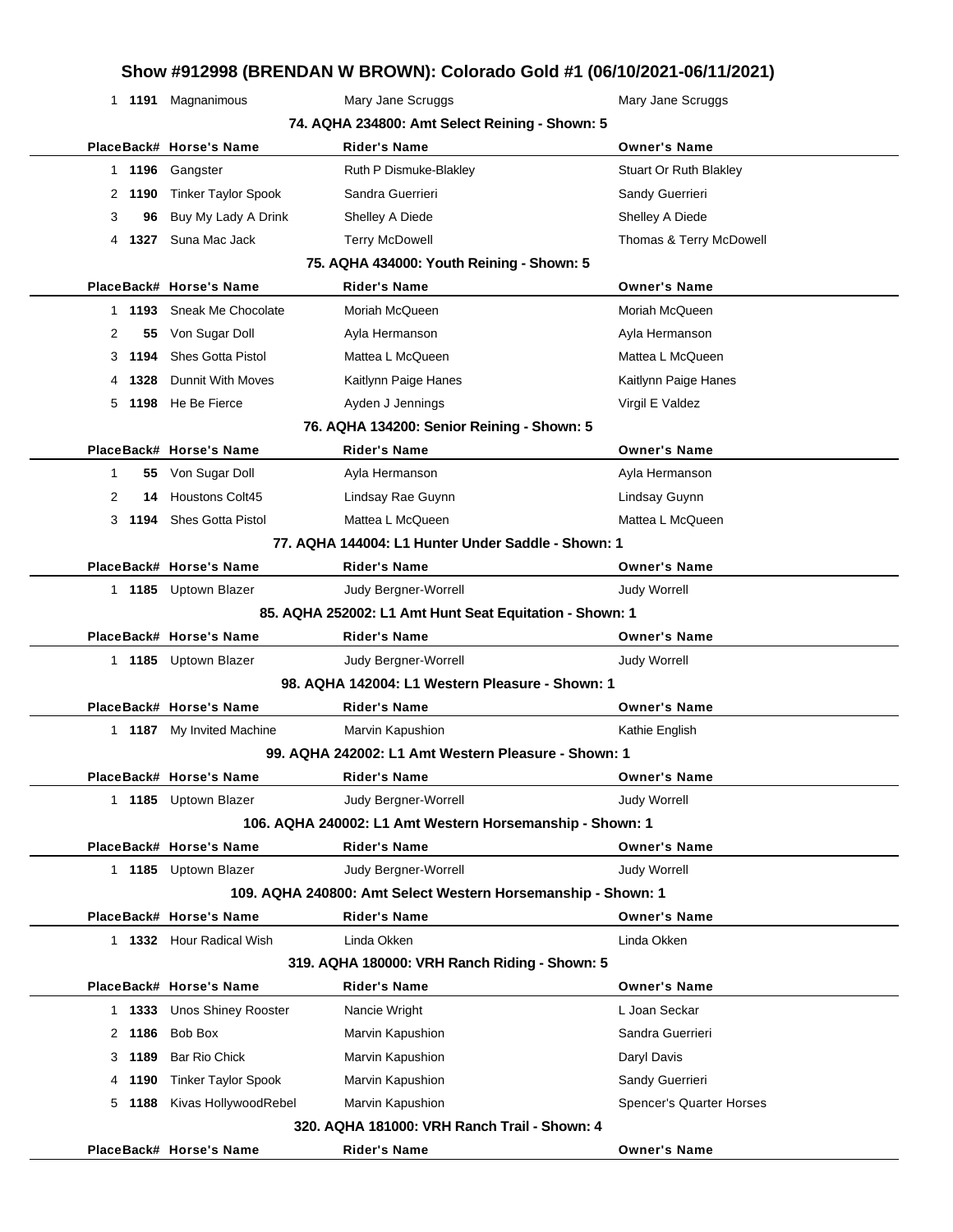| 3                    | 1333   | <b>Unos Shiney Rooster</b> | L Joan Seckar                                                | L Joan Seckar            |
|----------------------|--------|----------------------------|--------------------------------------------------------------|--------------------------|
|                      | 1 1190 | <b>Tinker Taylor Spook</b> | Sandra Guerrieri                                             | Sandy Guerrieri          |
| 2                    | 1189   | Bar Rio Chick              | Daryl Davis                                                  | Daryl Davis              |
| 4                    | 1188   | Kivas HollywoodRebel       | Tara Carleo                                                  | Spencer's Quarter Horses |
| 5                    | 34     | <b>RKR Scoobiedootoo</b>   | Jeannie Webb                                                 | Jeannie Webb             |
|                      |        |                            | 322. AQHA 281000: VRH Amt Ranch Trail - Shown: 5             |                          |
|                      |        | PlaceBack# Horse's Name    | <b>Rider's Name</b>                                          | <b>Owner's Name</b>      |
|                      | 1 1188 | Kivas HollywoodRebel       | Tara Carleo                                                  | Spencer's Quarter Horses |
| 2                    | 1190   | <b>Tinker Taylor Spook</b> | Sandra Guerrieri                                             | Sandy Guerrieri          |
| 3                    | 1333   | Unos Shiney Rooster        | L Joan Seckar                                                | L Joan Seckar            |
|                      | 1189   | Bar Rio Chick              |                                                              |                          |
| 4                    |        |                            | Daryl Davis                                                  | Daryl Davis              |
| 5                    | 83     | Lovin Every Minute         | <b>Renee Nankervis</b>                                       | <b>Renee Nankervis</b>   |
|                      |        | PlaceBack# Horse's Name    | 325. AQHA 143004: L1 Ranch Riding - Shown: 9<br>Rider's Name | <b>Owner's Name</b>      |
|                      |        |                            |                                                              |                          |
| 1                    | 37     | Diamonds Are For Rio       | Mark E Guynn                                                 | Dale And Brenda Merritt  |
| 2                    | 1328   | <b>Dunnit With Moves</b>   | Mark E Guynn                                                 | Kaitlynn Paige Hanes     |
| 3                    | 1197   | Joemaster                  | <b>Barry Bader</b>                                           | Ruth P Dismuke-Blakley   |
| 4                    | 1190   | <b>Tinker Taylor Spook</b> | Marvin Kapushion                                             | Sandy Guerrieri          |
| 5                    | 1330   | <b>Kid Dunit This Time</b> | Mark E Guynn                                                 | Staci A Lawson           |
| 6                    | 1192   | Twentyfourkaratshyne       | <b>Barry Bader</b>                                           | Mary Jane Scruggs        |
| 7                    | 34     | <b>RKR Scoobiedootoo</b>   | Jeannie Webb                                                 | Jeannie Webb             |
| 8                    | 1186   | Bob Box                    | Marvin Kapushion                                             | Sandra Guerrieri         |
| 9                    | 83     | Lovin Every Minute         | Renee Nankervis                                              | Renee Nankervis          |
|                      |        |                            | 326. AQHA 243002: L1 Amt Ranch Riding - Shown: 7             |                          |
|                      |        | PlaceBack# Horse's Name    | <b>Rider's Name</b>                                          | <b>Owner's Name</b>      |
|                      | 1 1190 | <b>Tinker Taylor Spook</b> | Sandra Guerrieri                                             | Sandy Guerrieri          |
| $\mathbf{2}^{\circ}$ | 1195   | <b>Barbies Red Rooster</b> | Eva Sampson                                                  | Stuart Or Ruth Blakely   |
| 3                    | 1188   | Kivas HollywoodRebel       | Tara Carleo                                                  | Spencer's Quarter Horses |
| 4                    | 1237   | Peps Chromed Out           | Eve J Colton                                                 | Eve J Colton             |
| 5                    | 1200   | Cody Joe Thunder           | Nancy Billings-Colton                                        | Eve J Colton             |
| 6                    | 34     | RKR Scoobiedootoo          | Jeannie Webb                                                 | Jeannie Webb             |
| 7                    | 83     | Lovin Every Minute         | <b>Renee Nankervis</b>                                       | Renee Nankervis          |
|                      |        |                            | 327. AQHA 443002: L1 Youth Ranch Riding - Shown: 3           |                          |
|                      |        | PlaceBack# Horse's Name    | <b>Rider's Name</b>                                          | <b>Owner's Name</b>      |
|                      | 1 1193 | Sneak Me Chocolate         | Moriah McQueen                                               | Moriah McQueen           |
|                      | 2 1331 | NVR Moonshine Dunnit       | Peyton R Wahl                                                | Peyton R Wahl            |
|                      |        | <b>Shes Gotta Pistol</b>   | Mattea L McQueen                                             | Mattea L McQueen         |
| 3                    | 1194   |                            |                                                              |                          |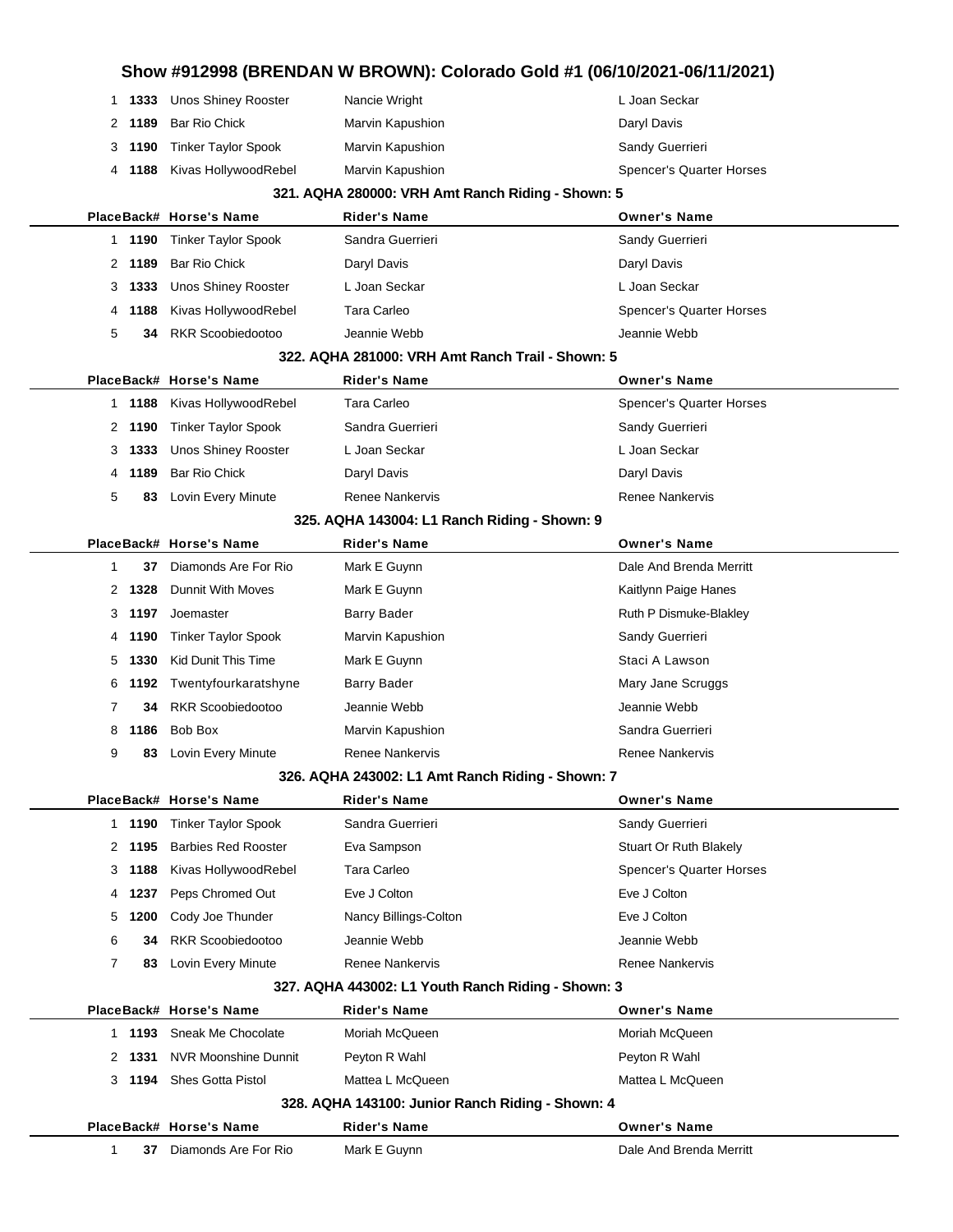| Show #912998 (BRENDAN W BROWN): Colorado Gold #1 (06/10/2021-06/11/2021) |                                                |        |                                               |                                                                         |                                    |  |  |
|--------------------------------------------------------------------------|------------------------------------------------|--------|-----------------------------------------------|-------------------------------------------------------------------------|------------------------------------|--|--|
|                                                                          |                                                |        | 2 1192 Twentyfourkaratshyne                   | <b>Barry Bader</b>                                                      | Mary Jane Scruggs                  |  |  |
|                                                                          | 3                                              | 1328   | Dunnit With Moves                             | Mark E Guynn                                                            | Kaitlynn Paige Hanes               |  |  |
|                                                                          | 4                                              | 34     | <b>RKR Scoobiedootoo</b>                      | Jeannie Webb                                                            | Jeannie Webb                       |  |  |
|                                                                          | 329. AQHA 243000: Amt Ranch Riding - Shown: 6  |        |                                               |                                                                         |                                    |  |  |
|                                                                          |                                                |        | PlaceBack# Horse's Name                       | <b>Rider's Name</b>                                                     | <b>Owner's Name</b>                |  |  |
|                                                                          |                                                | 1 1195 | <b>Barbies Red Rooster</b>                    | Eva Sampson                                                             | Stuart Or Ruth Blakely             |  |  |
|                                                                          | 2                                              | 1188   | Kivas HollywoodRebel                          | <b>Tara Carleo</b>                                                      | Spencer's Quarter Horses           |  |  |
|                                                                          | 3                                              | 1237   | Peps Chromed Out                              | Eve J Colton                                                            | Eve J Colton                       |  |  |
|                                                                          | 4                                              | 1191   | Magnanimous                                   | Mary Jane Scruggs                                                       | Mary Jane Scruggs                  |  |  |
|                                                                          |                                                |        |                                               | 330. AQHA 243800: Amt Select Ranch Riding - Shown: 9                    |                                    |  |  |
|                                                                          |                                                |        | PlaceBack# Horse's Name                       | <b>Rider's Name</b>                                                     | <b>Owner's Name</b>                |  |  |
|                                                                          |                                                | 1 1400 | High Skippin Cat                              | David Renier                                                            | Jimmy Daurio                       |  |  |
|                                                                          | 2                                              | 1197   | Joemaster                                     | Ruth P Dismuke-Blakley                                                  | Ruth P Dismuke-Blakley             |  |  |
|                                                                          | 3                                              | 1189   | <b>Bar Rio Chick</b>                          | Daryl Davis                                                             | Daryl Davis                        |  |  |
|                                                                          | 4                                              | 1333   | <b>Unos Shiney Rooster</b>                    | L Joan Seckar                                                           | L Joan Seckar                      |  |  |
|                                                                          | 5                                              | 1327   | Suna Mac Jack                                 | <b>Terry McDowell</b>                                                   | Thomas & Terry McDowell            |  |  |
|                                                                          | 6                                              | 83     | Lovin Every Minute                            | <b>Renee Nankervis</b>                                                  | Renee Nankervis                    |  |  |
|                                                                          |                                                | 7 1190 | <b>Tinker Taylor Spook</b>                    | Sandra Guerrieri                                                        | Sandy Guerrieri                    |  |  |
|                                                                          | 8                                              | 96     | Buy My Lady A Drink                           | Shelley A Diede                                                         | Shelley A Diede                    |  |  |
|                                                                          | 9                                              | 1200   | Cody Joe Thunder                              | Nancy Billings-Colton                                                   | Eve J Colton                       |  |  |
|                                                                          |                                                |        |                                               | 331. AQHA 443000: Youth Ranch Riding - Shown: 6                         |                                    |  |  |
|                                                                          |                                                |        | PlaceBack# Horse's Name                       | <b>Rider's Name</b>                                                     | <b>Owner's Name</b>                |  |  |
|                                                                          |                                                | 1 1328 | <b>Dunnit With Moves</b>                      | Kaitlynn Paige Hanes                                                    | Kaitlynn Paige Hanes               |  |  |
|                                                                          | 2                                              | 1329   | Sports Model Scooter                          | Kaitlynn Paige Hanes                                                    | Kaitlynn Paige Hanes               |  |  |
|                                                                          | 3                                              | 55     | Von Sugar Doll                                | Ayla Hermanson                                                          | Ayla Hermanson                     |  |  |
|                                                                          | 4                                              | 1193   | Sneak Me Chocolate                            | Moriah McQueen                                                          | Moriah McQueen                     |  |  |
|                                                                          |                                                |        |                                               | 332. AQHA 143200: Senior Ranch Riding - Shown: 9<br><b>Rider's Name</b> |                                    |  |  |
|                                                                          | 1                                              |        | PlaceBack# Horse's Name<br>14 Houstons Colt45 |                                                                         | <b>Owner's Name</b>                |  |  |
|                                                                          | 2                                              | 1191   | Magnanimous                                   | Lindsay Rae Guynn<br>Mary Jane Scruggs                                  | Lindsay Guynn<br>Mary Jane Scruggs |  |  |
|                                                                          | 3                                              | 1186   | Bob Box                                       | Marvin Kapushion                                                        | Sandra Guerrieri                   |  |  |
|                                                                          | 4                                              | 1329   | Sports Model Scooter                          | Kaitlynn Paige Hanes                                                    | Kaitlynn Paige Hanes               |  |  |
|                                                                          | 5                                              | 1194   | <b>Shes Gotta Pistol</b>                      | Mattea L McQueen                                                        | Mattea L McQueen                   |  |  |
|                                                                          | 6                                              | 1327   | Suna Mac Jack                                 | <b>Terry McDowell</b>                                                   | Thomas & Terry McDowell            |  |  |
|                                                                          | 7                                              | 55     | Von Sugar Doll                                | Ayla Hermanson                                                          | Ayla Hermanson                     |  |  |
|                                                                          | 8                                              | 96     | Buy My Lady A Drink                           | Shelley A Diede                                                         | Shelley A Diede                    |  |  |
|                                                                          | 9                                              | 1200   | Cody Joe Thunder                              | Nancy Billings-Colton                                                   | Eve J Colton                       |  |  |
| 3001. AQHA 138000: Trail - Shown: 3                                      |                                                |        |                                               |                                                                         |                                    |  |  |
| PlaceBack# Horse's Name<br><b>Rider's Name</b><br><b>Owner's Name</b>    |                                                |        |                                               |                                                                         |                                    |  |  |
|                                                                          |                                                | 1 1185 | <b>Uptown Blazer</b>                          | Suzanne Kapushion                                                       | <b>Judy Worrell</b>                |  |  |
|                                                                          | 2                                              | 1186   | Bob Box                                       | Marvin Kapushion                                                        | Sandra Guerrieri                   |  |  |
|                                                                          | 3                                              | 1187   | My Invited Machine                            | Marvin Kapushion                                                        | Kathie English                     |  |  |
|                                                                          | 3002, AQHA 142000: Western Pleasure - Shown: 3 |        |                                               |                                                                         |                                    |  |  |
|                                                                          |                                                |        | PlaceBack# Horse's Name                       | <b>Rider's Name</b>                                                     | <b>Owner's Name</b>                |  |  |
|                                                                          |                                                | 1 1187 | My Invited Machine                            | Marvin Kapushion                                                        | Kathie English                     |  |  |
|                                                                          | 2                                              | 1185   | <b>Uptown Blazer</b>                          | Suzanne Kapushion                                                       | Judy Worrell                       |  |  |
|                                                                          |                                                |        |                                               |                                                                         |                                    |  |  |